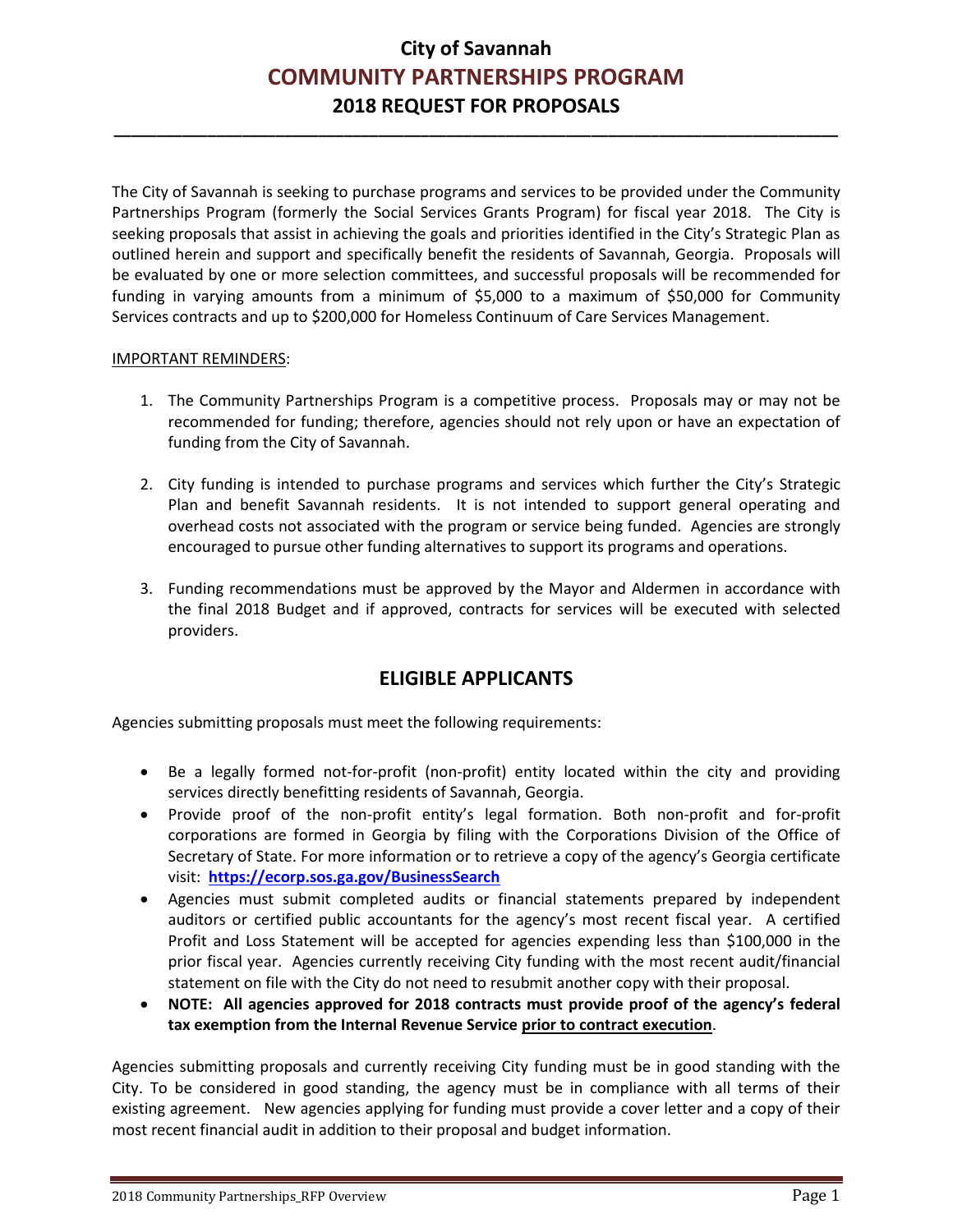## **SUBMISSION OF PROPOSALS**

**\_\_\_\_\_\_\_\_\_\_\_\_\_\_\_\_\_\_\_\_\_\_\_\_\_\_\_\_\_\_\_\_\_\_\_\_\_\_\_\_\_\_\_\_\_\_\_\_\_\_\_\_\_\_\_\_\_\_\_\_\_\_\_\_\_\_\_\_\_\_\_\_\_\_\_\_\_\_\_\_\_\_\_\_\_** 

Agencies wishing to submit a proposal must use the standard proposal form and budget worksheets provided on the City's website at [http://www.savannahga.gov/budget.](http://www.savannahga.gov/budget) Proposal forms and budget worksheets will be available beginning August 7, 2017.

To be considered for funding, all proposal materials must be completed and **received by the City at the electronic or physical address listed below no later than 4:00 pm on August 31, 2017.** For electronic submissions, agencies are advised to contact the Community Planning & Development Office at 912-651-6520 to ensure all proposal materials were properly uploaded and received.

| Electronically:    | communitypartnerships2018@savannahga.gov                                                                             |
|--------------------|----------------------------------------------------------------------------------------------------------------------|
| By Postal Service: | Community Planning & Development<br>Attn: Community Partnerships Program<br>P.O. Box 1027<br>Savannah, Georgia 31402 |
| In Person:         | Community Planning & Development Office<br>2203 Abercorn Street<br>Savannah, Georgia 31401                           |

Two Proposal Workshops for interested parties will be held:

| Friday, August 11, 2017 | $2:30$ pm-4:30pm | Savannah Civic Center (Bryan Room)        |
|-------------------------|------------------|-------------------------------------------|
| Monday, August 14, 2017 | $2:00$ pm-4:00pm | <b>Savannah Civic Center (Bryan Room)</b> |

## **ELIGIBLE ACTIVITIES**

Agencies seeking to provide services must submit proposals under one of the following two categories:

### **I. COMMUNITY SERVICES (\$5,000 - \$50,000)**

Proposals submitted in this category must demonstrate the ability to achieve one of the following goals of the City of Savannah's Strategic Plan.

### A. Neighborhood Revitalization

- Engage neighborhood residents in sustainable programs and initiatives that measurably improve neighborhood cleanliness and livability.
- Increase the creation and sustainability of community gardens, urban agriculture and other green initiatives that engage the community in reducing waste, and recycling/reusing resources.
- Provide residents and youth with high quality recreational programs.
- Increase neighborhood connectivity through improved and expanded multi-modal mobility.
- Provide City of Savannah households with access to improved housing.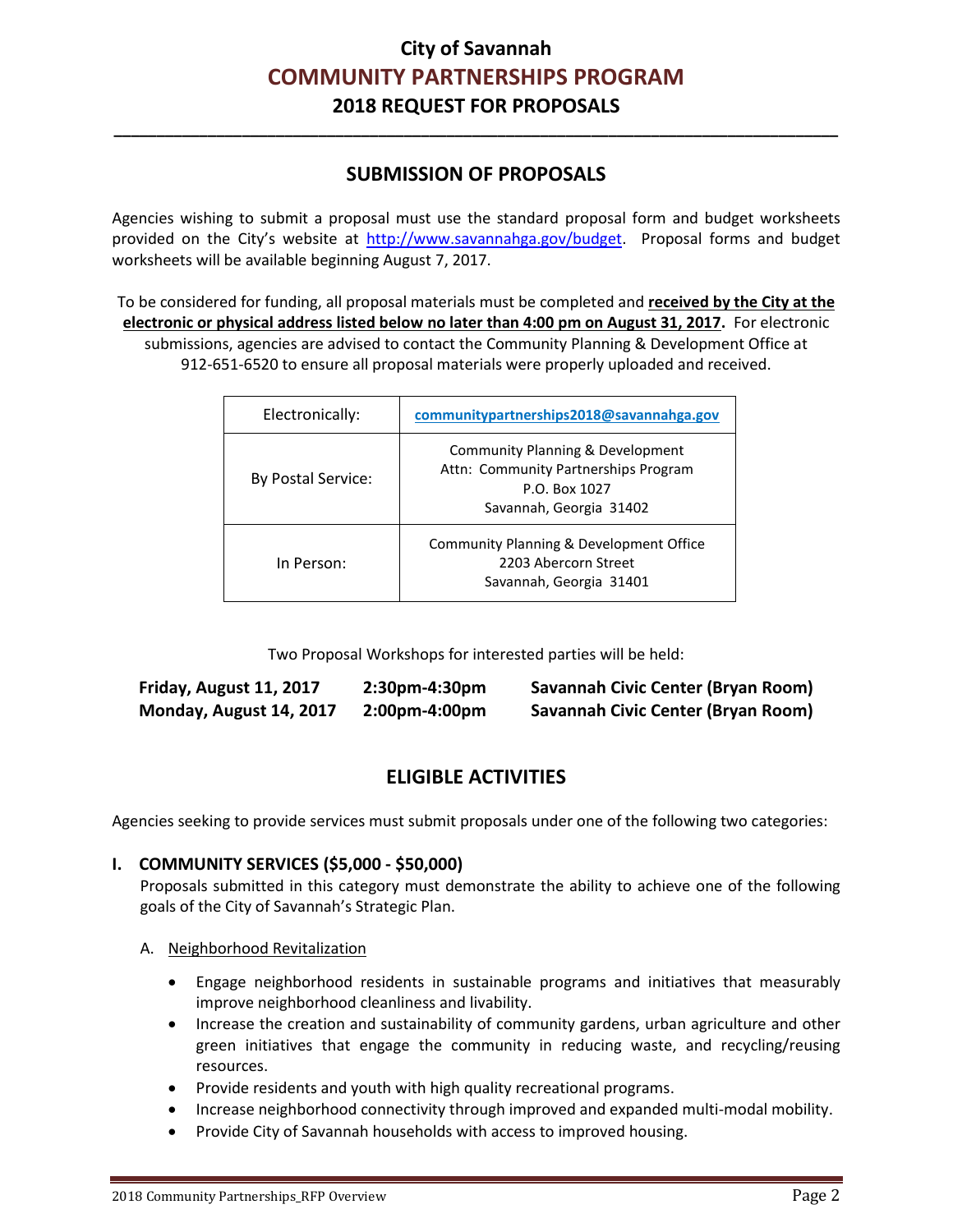**\_\_\_\_\_\_\_\_\_\_\_\_\_\_\_\_\_\_\_\_\_\_\_\_\_\_\_\_\_\_\_\_\_\_\_\_\_\_\_\_\_\_\_\_\_\_\_\_\_\_\_\_\_\_\_\_\_\_\_\_\_\_\_\_\_\_\_\_\_\_\_\_\_\_\_\_\_\_\_\_\_\_\_\_\_** 

### B. Poverty Reduction and Economic Strength

- Increase economic opportunity and upward mobility for low-to-moderate income residents.
- Decrease the prevalence of food deserts within Savannah neighborhoods (e.g. geographic areas where access to affordable, healthy food options is limited or non-existent within a convenient travel distance).
- Provide direct services to meet the critical needs of senior citizens residing in Savannah as evidenced by local data.
- Provide soft skills and work readiness training to high-school aged youth in Savannah.
- Provide soft skills and workforce training to unemployed/underemployed Savannah adults.
- Connect graduates of City and partner workforce training programs to living wage jobs.

### C. Community Intervention and Prevention

- Provide immediate assistance to low-income families to meet basic human services following household displacement or other crisis events.
- Provide communication and coordination support for evacuation and sheltering programs in the event of a mandatory evacuation.
- Engage youth, families and other community stakeholders in programs and activities that assist in lowering Part I violent crime and ensuring residents feel safe in their neighborhoods.
- Work with law enforcement and neighborhoods to recruit and develop Block Captain Networks throughout neighborhoods experiencing crime.

### **II. HOMELESS CONTINUUM OF CARE SERVICES (Up to \$200,000)**

Agencies submitting proposals in this category must demonstrate the ability to provide all of the following services:

- Serve as the lead agency and coordinator for the Chatham-Savannah Continuum of Care.
- Provide case management services for homeless persons living in Savannah facilities and unsheltered homeless persons. Case management shall be defined as:
	- o Intake
	- o Assessment
	- o Referrals to appropriate agencies for social services, training, education, and housing services
	- o Creation of individual self-development plans to meet clients' housing and self-sufficiency needs
- Serve as the lead agency in developing the Homeless Section of the City of Savannah's Five Year Housing and Community Development Consolidated Plan, including but not limited to performing the following tasks: data collection and analysis, narrative updates, collaboration with homeless services agencies, homeless strategy development and performance reporting.
- Facilitate an annual Point in Time Count of homeless persons and an annual Homeless Services Gaps Analysis. Provide a written report to the City of outcomes.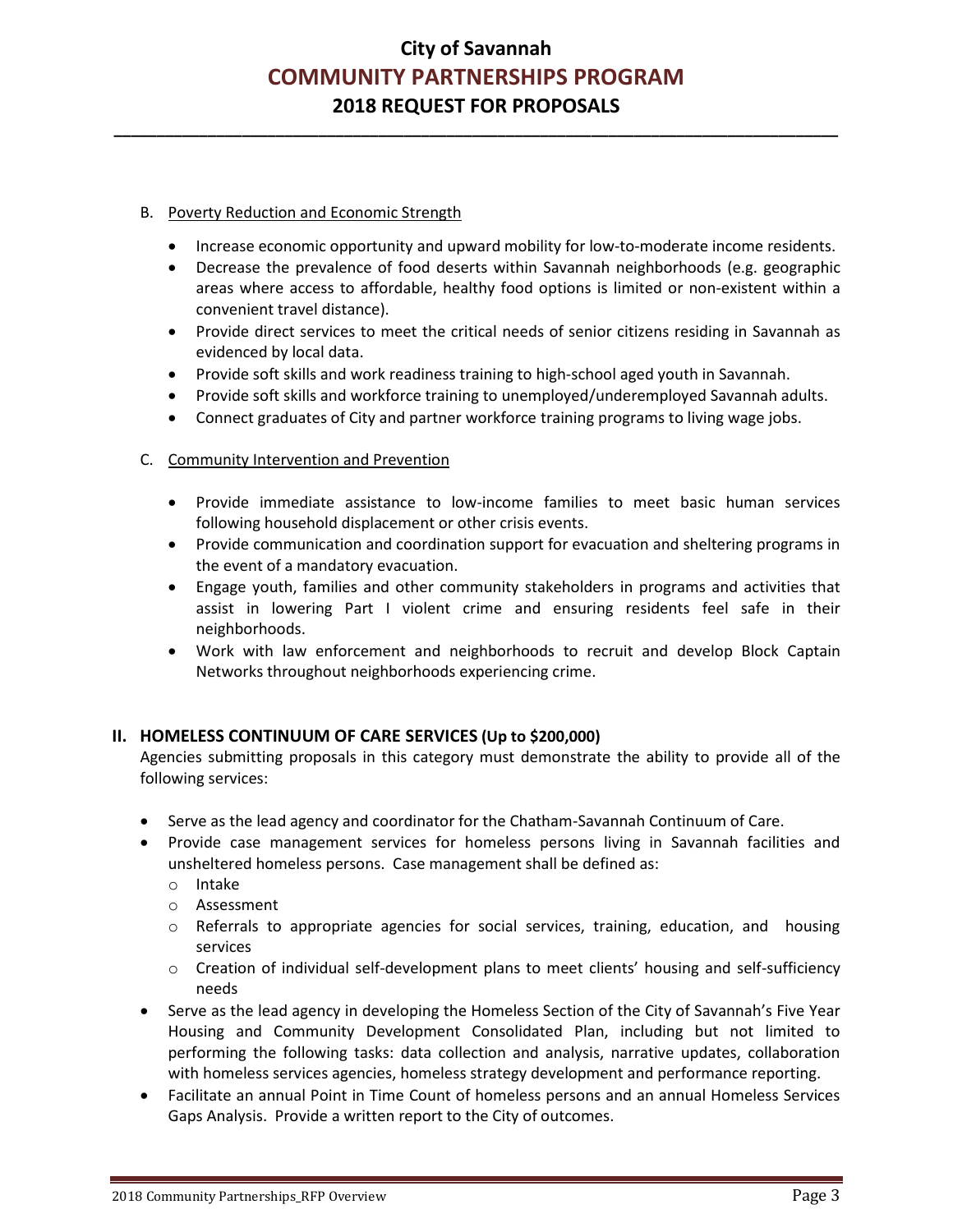## 2018 Community Partnerships\_RFP Overview **Page 4** and the state of the state of the state of the state of the state of the state of the state of the state of the state of the state of the state of the state of the state of

## **City of Savannah COMMUNITY PARTNERSHIPS PROGRAM 2018 REQUEST FOR PROPOSALS**

**\_\_\_\_\_\_\_\_\_\_\_\_\_\_\_\_\_\_\_\_\_\_\_\_\_\_\_\_\_\_\_\_\_\_\_\_\_\_\_\_\_\_\_\_\_\_\_\_\_\_\_\_\_\_\_\_\_\_\_\_\_\_\_\_\_\_\_\_\_\_\_\_\_\_\_\_\_\_\_\_\_\_\_\_\_** 

## **SCORING CRITERIA**

Community Partnerships Program proposals will be evaluated by one or more selection committees. The selection committees reserve the right to conduct interviews of any or all proposers as deemed necessary. Proposals will be evaluated according to the following criteria:

#### **Cost per Program Participant 10 Points**

This ratio is determined by dividing the total program funding request by the number of participants to be served who reside within the city of Savannah. Agencies are reminded the City of Savannah is purchasing services that benefit Savannah residents.

### **Diverse Funding Sources 10 Points**

It is important the City of Savannah is not the primary funding source for an agency's programs or the agency itself. Agencies requesting a City funding rate of 50% or less of the **program budget** shall receive a rating of 5 points in this category. Additional points will be awarded based on the agency's ability to demonstrate diverse funding sources for the remainder of the proposed program budget.

### **Documented Collaborations 5 Points**

Supporting community collaborations is a City priority. Shared efforts which serve the citizens of Savannah can improve the quality of services provided as well as reduce duplication. Collaborations can be with other agencies, community organizations and/or City departments. Agencies with welldocumented collaborations with multiple partners should receive favorable scores in this category.

### **Data-Based Modeling 5 Points**

Agencies should use a data-driven approach in designing proposed programming. Local community data as well as some regional/national data should be referenced where applicable in the proposal and illustrate a clear connection between community needs and the services to be provided by the agency.

### **Benefit of Program/Service to Participants 20 Points**

Points will be awarded in this category based on the ability of the proposed program or service to result in outcomes that benefit residents in a measurable way. Agencies must identify the specific outcomes to be achieved, how those outcomes benefit Savannah residents, and how outcomes will be tracked over time, whether reflected through client satisfaction surveys, program/client progress reports, or other tools to document program effectiveness.